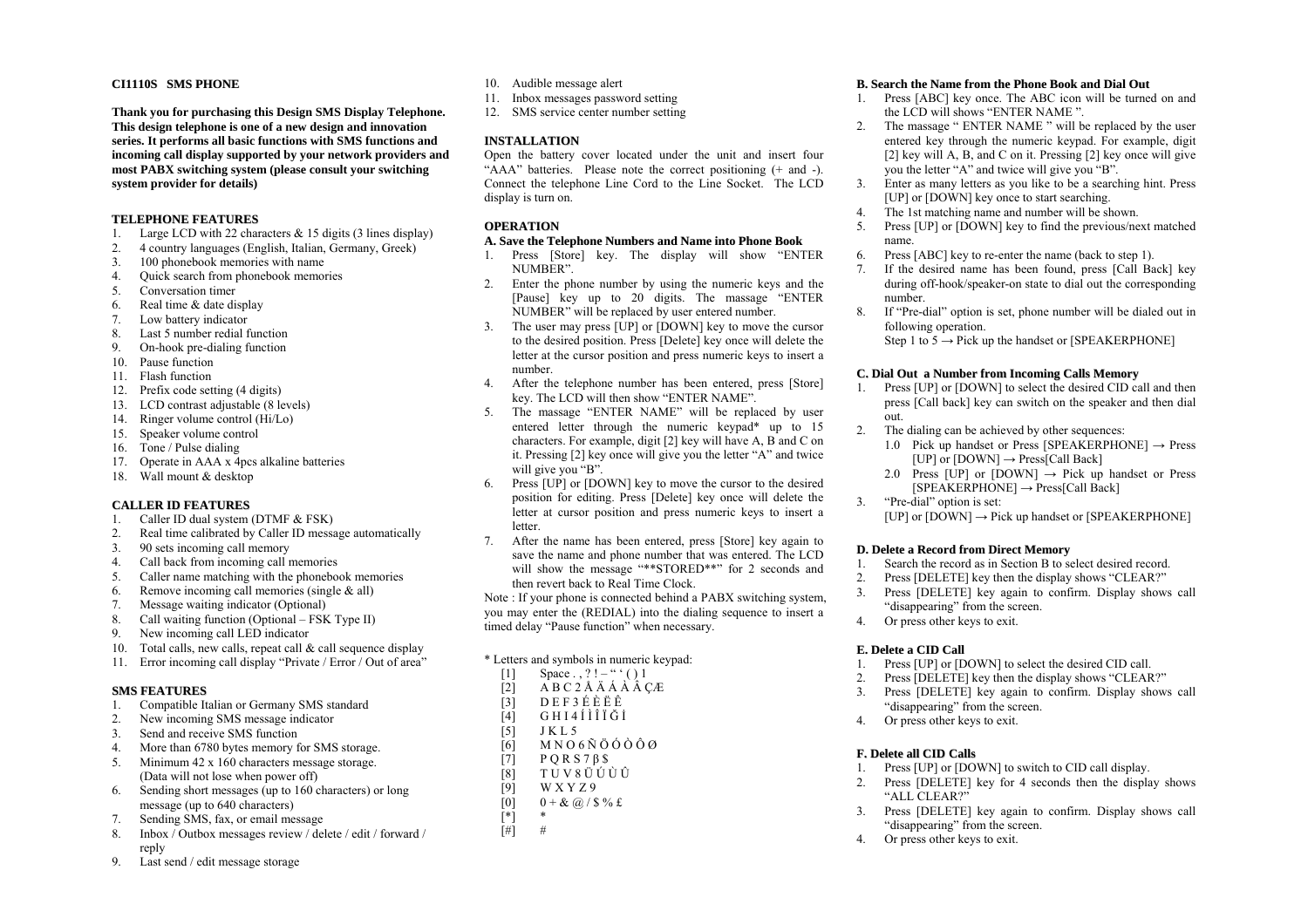### **G. Edit <sup>a</sup> Record fromPhone Book**

- 1.Search the record as in Section B.
- 2. Press [Store] key. Display shows the phone number and the cursor is placed on the first digit of numeric line.
- 3. Use [UP] or [DOWN] key move to the location where the number is to be edited. Once at the desired location, the user can press [DELETE] key to delete the number at the cursor position or press numeric key to insert a number.
- 4. After the telephone number has been edited, press [Store] key to swap cursor to the third line and the display shows the name. If there is no name associated, the display shows "ENTER NAME".
- 5. Use [UP] or [DOWN] key to move to the location where the letter is to be edited. Once at the desired location, the user can press [Delete] key to delete the letter at the cursor position or press numeric key to insert a letter.
- 6. After the name has been edited, press [Store] key again to save the name and number that was edited. The LCD will show the message "\*\*STORED\*\*" for 2 seconds and then revert back to Real Time Clock.

## **H. Edit <sup>a</sup> Caller IDCall and Save into Phone Book**

- Press [UP] or [DOWN] to select the desired CID call.. 1.
- 2. Press [Store] key. Display shows the phone number and the cursor is placed on the first digit of numeric line.
- 3.Repeat procedures 3 to 6 in Section G.

## **I. Redial**

During the handset lift or speaker phone on, pressing [Redial] key will dial out the latest dialed out number.

#### **J. Redial <sup>a</sup> Number Stored in Redial Buffer**

- 1. During On-Hook state, press [Redial] key then display shows order number "1" and latest dialed out number.
- 2. Use [UP] or [DOWN] or [REDIAL] to select one of the last 5 dialed number in redial buffer. Display shows the order number "1" to "5" respectively.
- 3. After searched, press [SPEAKERPHONE] key or lift the handset. The desired number will be dialed out automatically.

## **K. LowBattery Indication**

 When batteries are exhausted, the battery low icon will turn on to indicate battery replacement. The battery status is checked every half second.

## **L. Talking Timer**

When Off Hook or press [SPEAKERPHONE] key, the talking timer will be enabled automatically.

## **M. Setting Mode**

There are eight settings can be input including language selection, dialing prefix, real time clock, LCD contrast, Inbox password setting, SMS terminal number, SMS centre number (Inbox) & SMS centre number (Outbox). Press the [MANUAL] key to enter the setting mode, and use the [UP]/[DOWN] key to enter the selection

# mode. Or press [ESC] to exit the menu setting.

### **a) Language Selection (Default : English language)**

- 1. LCD shows current language e.g. "ENGLISH"
- 2. Press [UP] or [DOWN] key unit the desired language is shown.
- 3. Press [Store] key to confirm and exit, or press [MANUAL] to the next setting step.

### **b) Setting the Real Time Clock and Date**

- 1. LCD shows "DD/MM HH:MM"
- 2. Enter the real time clock by using the numeric keypad. Input the real time clock in 24-hour format only.
- 3. Press [Store] key to confirm and exit, or press [MANUAL] to the next setting step.

## **c) Dialing Prefix Setting Mode (4 digits)**

- 1. LCD shows "Dial Prefix".
- 2. Enter the dial prefix by using the numeric keypad. (e.g. long distance dial prefix of USA is  $(1)$ : set  $1 - (-)$
- 3. Press [Store] key to confirm and exit, or press [MANUAL] to the next setting step.

### **d) Tone / Pulse Setting**

- 1. LCD shows "Tone/Pulse".
- 2. Press [UP] or [DOWN] key to adjust the setting.
- 3. Press [Store] key to confirm and exit, or press [MANUAL] to the next setting step.

# **e) LCD Contrast (8 levels)**

- 1. LCD shows the contrast level.
- 2. Press [UP] or [DOWN] key to adjust the desired contrast level.
- 3. Press [Store] key to confirm and exit, or press [MANUAL] to the next setting step.

## **f) SMS Centre Number Setting**

- 1. LCD shows "SMS Centre No.1 / SMS Centre No. 2"
- 2. Enter the SMS centre no. by numeric keys.
- 3. Press [STORE] key to confirm and exit, or press [MANUAL] to the next setting step.
- Note : SMS Centre number 1 is "Outgoing SMS" SMS Centre number 2 is "Incoming SMS"

## **N. Caller IDDisplay**

- 1. If you subscribe to caller ID services from your local telephone company, this telephone will show the call information on the display screen. This includes the caller name (if you have stored the name and phone number in the phone book or direct memory) and number.
- 2. When the incoming call received, the number of new calls "XX NEW" and the total number of calls "XX CALL" will appear on the display.
- 3.The incoming call LED will flash.
- 4. If the incoming call is a new calling, display will show as "NEW". And, the repeat calling will display as "RPT".
- 5. Any error or corrupted information received, the display will show "Error"
- 6. If the caller has exercised the option to prevent his name and number from being sent, "Private" will be shown on the screen.
- 7. "Out of Area" will display, when some one calls from an area where the telephone company is not offering the caller identification services or an area that is not yet providing

name and number delivery to your area via the long distance network.

- 0. When caller ID memory is full, it will automatically delete the oldest calls in order to make a room for the new ID number.
- 0. Replace batteries as soon as possible when the low battery icon display.

Note : The caller ID will only detect information between the first and second rings. You should wait for the second ring before picking up the phone or pressing the hands free button.

### **O. SMS functions**

Press [SMS] key and [UP]/[DOWN] keys to check the Inbox, edit a New SMS message, or. Outbox message.

LCD will display the Incoming SMS message "-XX-" MSGS.

### **0. Inbox message**

- . When the LCD shows "Inbox", press [STORE] and [UP]/[DOWN] key to select and display the Inbox message content.
- .Press [STORE] key to view the selected SMS message.
- .Press [UP]/[DOWN] key to scroll the SMS content.
- . Press [STORE] and [UP]/[DOWN] key to select the menu "Reply / Forward / Return Call / Save Number / Clear"
- .Press [STORE] key to confirm the selection.

## **0. Edit a new SMS message**

- . When the LCD shows "New Message", press [STORE] key and use the alphanumeric keyboard to input the message, and use the [UP]/[DOWN]/[DEL] keys to edit and correct the message.
- . Press [STORE] key, it will display "Send SMS / Save Text".
- . Press [UP]/[DOWN] key to select and press [STORE] key to confirm.
- .Input the desired phone number.
- .Input the destination terminal number..
- .Press [STORE] key twice to confirm the selection.

## **0. Outbox message**

- . When the LCD shows "Outbox", press [STORE] and [UP]/[DOWN] key to select and display the Outbox message content.
- .Press [STORE] key to view the selected SMS message.
- .Press [UP]/[DOWN] key to scroll the SMS content.
- .Press [STORE] and [UP]/[DOWN] key to select the menu "Forward / Edit / Clear".
- .Press [STORE] key to confirm the selection.

## **P. Speaker volume control**

To adjust the speaker volume to your desired listening level, move the switch located on the side of the unit. *Note : Default setting is middle level.* 

## **WALL MOUNTING**

If you are wall mounting this telephone, the position of two holes is 90mm apart.